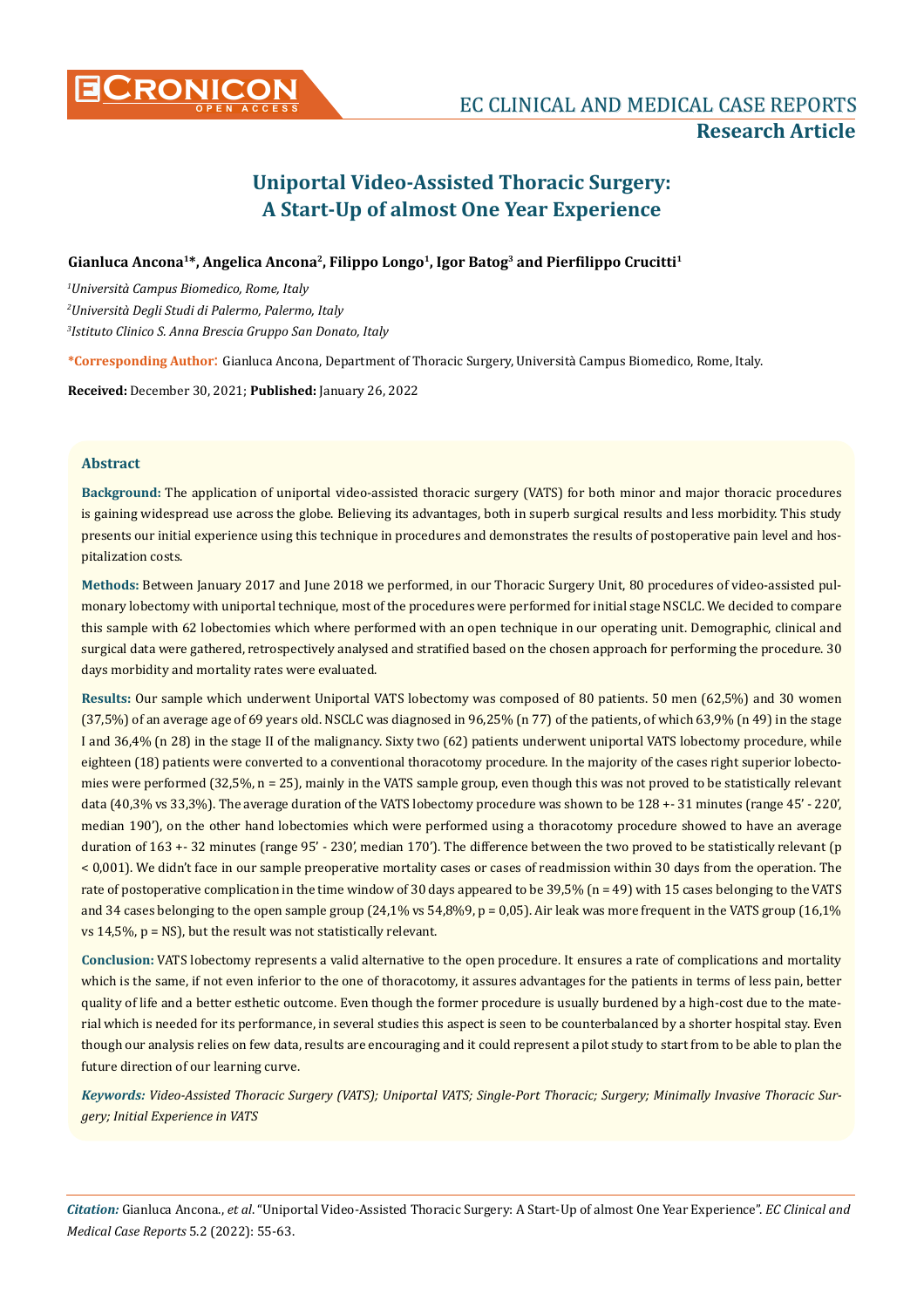#### **Introduction**

Video-Assisted Thoracic Surgery (VATS) has been, beyond question, the biggest innovation in thoracic surgery of the last half century. No other innovation has changed, so drastically, the way of performing the surgical operation, or at least has improved so greatly the impact on the patients who need to undergo thoracic surgeries. Patients of the 21<sup>st</sup> century are well aware already of the advantages brought by mini-invasive surgery in every field of surgery. Thoracic surgery not excluded. Worldwide, more and more patients, having to undergo surgical interventions of pulmonary resection, ask for VATS procedures. It becomes everyday harder for thoracic surgeons to justify the choice of not using VATS, considering the rising number of scientific works which bring up undeniable proofs on the advantages of this approach, advantages not only in terms of reduction of the patient's morbidity, but as well as in terms of better surgical outcomes. When VATS was used for the first time it was already two decades ago. During its youth, VATS lobectomy was often referred to only as a trend or as a dangerous procedure with limited concrete applications. The history of how during the last twenty years VATS lobectomy improved, matured and evolved to become nowadays VATS procedure includes several lessons for the modern thoracic surgeon.

With the improvement of the surgical tools and the development of new technologies, the endoscopic technique offers the chance to perform surgical interventions, even sophisticated and demolitive ones, with indications ranging from pulmonary or mediastinal biopsies to radical treatment of tumors [1]. Mini-invasive procedures have already greatly substituted the traditional approach [2]. VATS lobectomy for the treatment of pulmonary neoplastic diseases in the earlier stages, other than having a better esthetic outcome, allows a faster post-operatory recovery. VATS' advantages if compared to open thoracotomy include a decreased incidence of prolonged air leak, arrhythmias, pneumonia and pain and also a reduction in the inflammatory parameters.

The reduction in post-operatory complications together with a shorter hospital stay contributed to the development of this technique [3]. Pulmonary lobectomy with open procedure, either performed thoracoscopically or robotically, represents the treatment of choice in initial stage NSCLC, it is also currently used for the treatment of metastatic diseases, benign tumors and non-neoplastic lesions as abscesses and malformations. Video-assisted lobectomy has been criticized by some, they questioned its oncological suitability, the safety in terms of complications and mortality, the advantage for patients in terms of lessened pain and better quality of life, and ultimately the high cost of this procedure. Even though thoracotomy still remains to be the most common approach, mini-invasive surgery improved greatly with time and VATS lobectomy proved to bring relevant advantages compared to thoracotomy [4,5]. Taking into consideration the current national and international economic situation, it becomes important to clarify what really is the burden in terms of this procedure's costs and if the advantages this procedure brought can justify the use of this approach. Few works have specifically faced the question on the economic burden of the VATS procedure [6-8]. In this study we refer to our initial experience with the uniport VATS procedure, comparing costs and outcomes with the surgical interventions performed with open technique.

## **Methods**

Between January 2017 and June 2018 we performed in our Thoracic Surgery Unit, 80 video-assisted pulmonary lobectomies with uniport technique, most of them were performed for the treatment of early stage NSCLC. We decided to compare this sample with 62 lobectomies which were performed with an open technique in our operating unit. Demographic, clinical and surgical data were gathered, retrospectively analysed and stratified based on the chosen approach for performing the procedure. 30 days morbidity and mortality rates were evaluated. The patients who had shown from the definitive histological examination to have an advanced pathological stage, were excluded from the study, while the cases in which a conversion of VATS procedure (for example in the presence of tenacious pleuroparenchymal adhesions or bleeding) they convoluted to the open group. All the patients were studied pre-operatively taking into consideration the clinical picture of the lung disease and their coexisting morbidities based on the protocols of our unit. The eligibility criteria for VATS lobectomy included: disease which is confined to the lung parenchyma, diameter smaller than 5 cm and absent N1 or N2 lymph node involvement from the pre-operatory radiological investigations (CT and PET scan). Statistical analysis was performed using ANOVA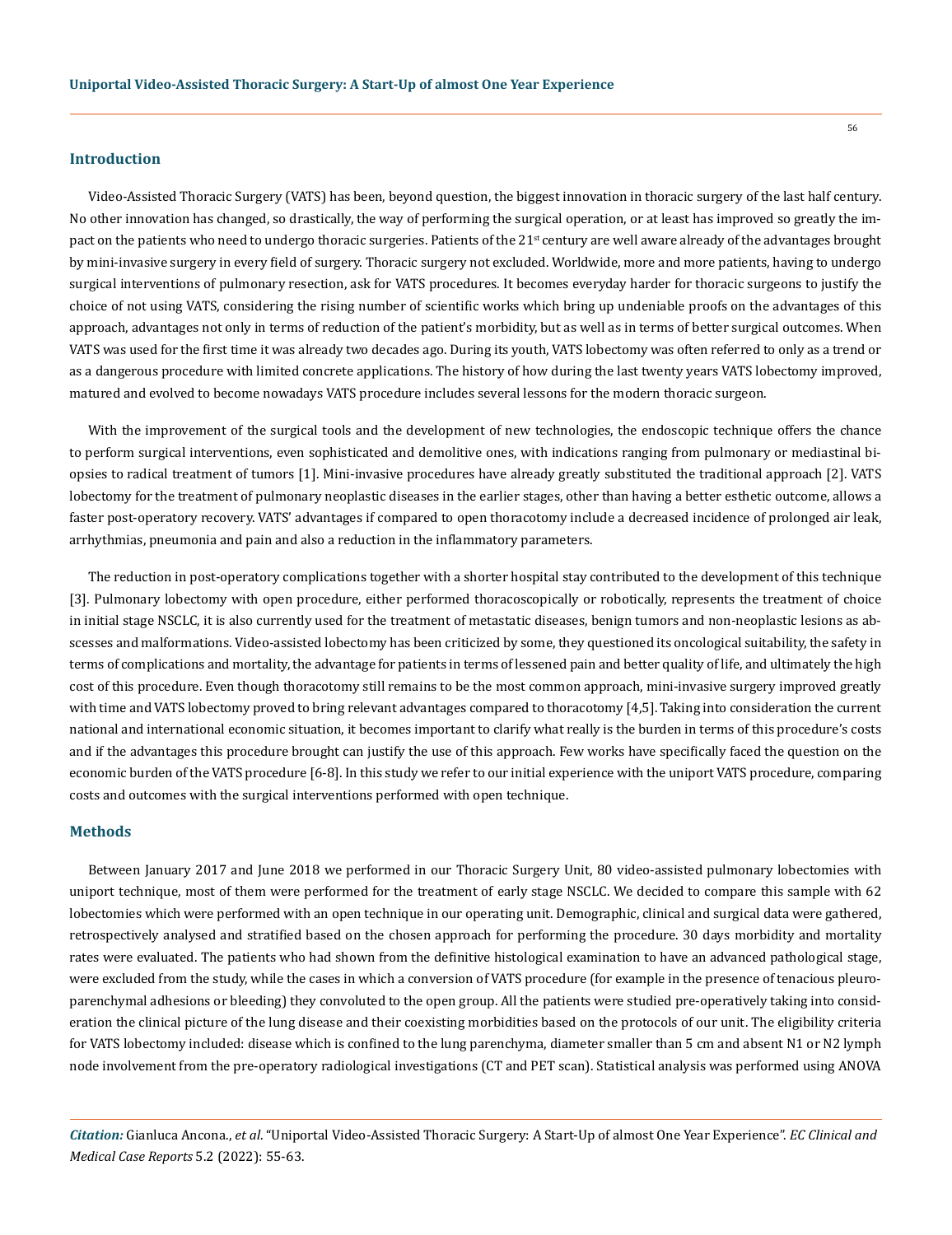(SPSS, IBM Software). Continuous variables are expressed as mean values ± SD or median and range. Categorical variables were analysed using χ-square test. Continuous variables were compared by Student' s t test. A P value < 0.05 was considered statistically significant.

## **Surgical and materials approaches**

In our unit we perform video-assisted lobectomy procedures following the Gonzales-Rivas' method, with a mini-thoracotomy on the superior margin of the  $5<sup>th</sup>$  rib (Figure 1).



*Figure 1: Location of the incision in uniportal VATS (fifth intercostal space, anterior axillary line).*

The thoracoscopic access is then used for positioning the pleural drain. Alternatively, thoracotomies are mostly performed anteriorly, regardless of the surgical approach, hilar dissection and lymphadenectomy were performed with the same technique. In our Thoracic Surgery Unit there are two types of mechanical staplers and the relative recharges: the Echelon™ Flex 35 mm (Ethicon) and the Echelon™ (45 mm). The uniportal approach was initially described by Rocco., *et al*. for performing minor pulmonary resections [9]. The first uniportal VATS lobectomy was described by Diego Gonzalez-Rivas., *et al*. University hospital de La Coruña, in the 2010. Both the surgeon and the assistant are positioned in front of the patient in order to have the same thoracoscopic view during all the steps of the procedure, thus allowing more coordinated movements. The scrub nurse should be positioned behind the patient (Figure 2).



*Figure 2: Positioning of the surgical team during the operation (both the surgeon and the assistant should be positioned in front of the patient).*

*Citation:* Gianluca Ancona., *et al*. "Uniportal Video-Assisted Thoracic Surgery: A Start-Up of almost One Year Experience". *EC Clinical and Medical Case Reports* 5.2 (2022): 55-63.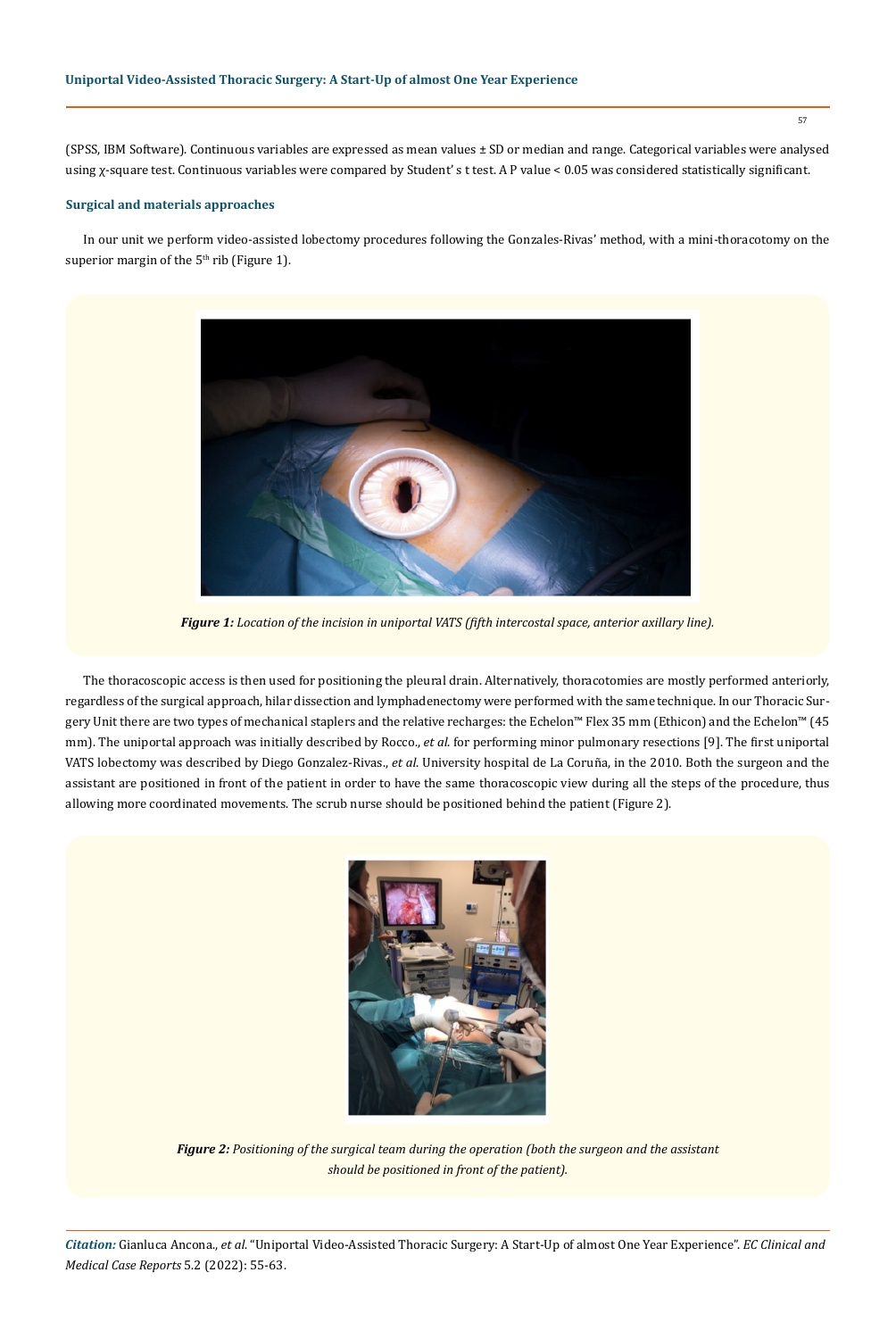Although vision is only obtained through the front access site, the combined movements of the thoracoscope along the incision will create different viewing angles (the 10 mm 30 degrees thoracoscope is strongly recommended for broad vision). The advantage of using the thoracoscope, coordinating it with the instruments, is to obtain a targeted vision, which allows us to place surgical instruments in a way that allows us to face the target tissue from a sagittal perspective. The instrumentation used must be long and curved, to allow the insertion of 3 or 4 instruments simultaneously. Proper lung exposure is essential to facilitate dissection of structures and to avoid interference between the different instruments. The patient is placed in a lateral decubitus position in the same manner as in the conventional VATS, he/she is under general anesthesia and ventilated with a double lumen tube. The incision, about 4 - 5 cm long, is preferably performed at the fifth intercostal space in the anterior position. The incision has the same dimension of the usual thoracotomy which is used in the other multiportal VATS techniques. From this position, according to the author, we are able to acquire the best angles to perform the dissection of the hilum and the insertion of the staplers. There is no need to use a trocar for the thoracoscope. During the hilar dissection and the division of the structures it is useful to incline the operating table away from the surgeons, and vice versa for the lymph node dissection. In the minimally invasive approach the major vascular structures are generally managed with the use of staplers, as well as the lobar bronchus, but in some cases, for the dissection of smaller vessels, advanced bipolar scalpels have been used (Ultracision™ - Ethicon); in other cases the vessels were closed with Hem-o-lock™ clips (Teleflex). For most surgical operations the thoracoscope is placed backward to the thoracotomy site, while the front part is the designated place for the use of the surgical instruments. For the lower lobectomies the normal dissection sequence is as follows: pulmonary ligament, inferior pulmonary vein, pulmonary artery, bronchus and finally completion of the fissure. In case of superior lobectomies, the pulmonary artery is normally dissected first, followed by the dissection of the vein, the bronchi and ultimately the fissure. When the lobectomy is completed, the lobe is removed via an E-bag and a routine lymph node dissection is performed. A drainage tube is inserted at the back of the thoracotomy (Figure 3). Besides the canonical contraindications of VATS Lobectomy, Gonzalez-Rivas add the discomfort for the surgeon and the presence of voluminous neoplasms that require the enlargement of the thoracotomy [10].



*Figure 3: Positioning of the drainage (uniportal VATS).*

#### **Postoperative management**

In this study, post-operative analgesia was not taken into account by virtue of existence in our Operative Unit of a substantially standardized protocol that does not vary greatly between patient and patient. Each patient who undergoes surgery in fact receives a blockage

*Citation:* Gianluca Ancona., *et al*. "Uniportal Video-Assisted Thoracic Surgery: A Start-Up of almost One Year Experience". *EC Clinical and Medical Case Reports* 5.2 (2022): 55-63.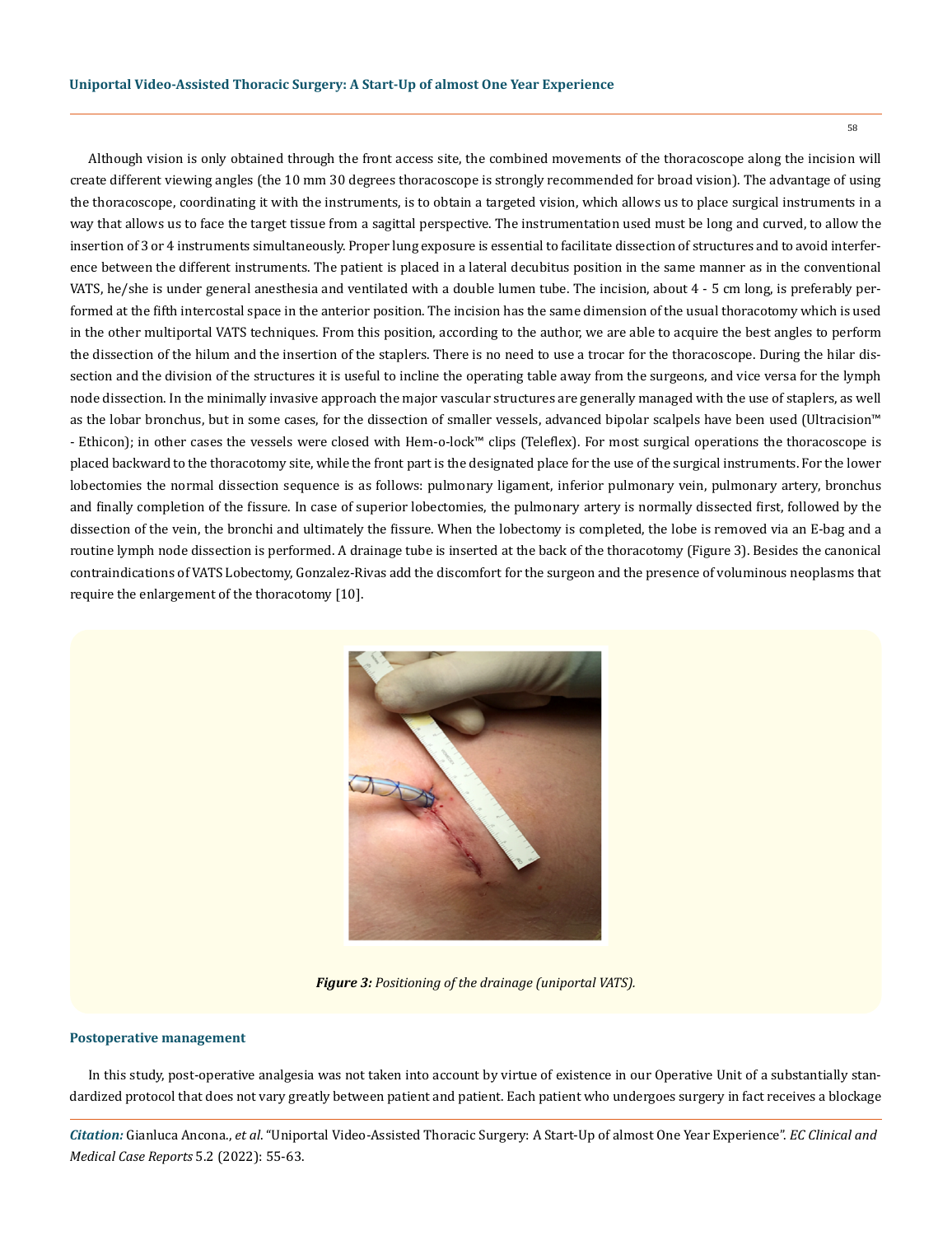of the intercostal nerves at the end of surgery with 75 mg of ropivacaine and tramadol for the first 48 hours as needed, with the possibility of increasing the analgesic effect by administering 1g per hour of paracetamol. At the end of the 48 hours, the patient is converted to an oral pain relief therapy based essentially on the administration of paracetamol and tramadol. In our Unit, patients are considered to be dischargeable when they are in a good general condition, with good pain control and when they can be managed on an outpatient basis. Unless persistent air leak or lymphorrhoea, the patients are discharged once the pleural drain is removed (amount of drained fluid in 24 hours < 200 cc and discrete radiological picture). The decision to dismiss a patient or not is not influenced by the type of surgical approach received.

#### **Cost analysis**

The unit cost of disposable devices, the hourly cost of the operating room including staff and the daily cost of hospitalization in the ward or intensive care unit were obtained from the cost center of our hospital. Data on the duration of interventions and hospital stays were collected prospectively but extracted retrospectively from the company databases; the consumption of the various disposable devices has been deduced from the operative notes. All those "standard" shopping items common to both approaches were not taken into consideration (eg the cost of double-lumen orotracheal tube, gowns and gloves, etc.). In the same way, the cost of the multi - use material (surgical instruments, videothoracoscopes, monitors, ventilators, etc.), purchased or rented, was not taken into consideration in the cost analysis since it is part of the "normal" endowment of an Operating Unit of Thoracic Surgery. The direct costs (single-use material, time of use of the operating room, length of stay) were determined and stratified according to the type of surgical approach.

## **Results**

Our sample which underwent Uniportal VATS lobectomy was formed by 80 patients. 50 men (62,5%) and 30 women (37,5%) of an average age of 69 years old. NSCLC was diagnosed in 96,25% (n 77) of the patients, of which 63,9% (n 49) in the stage I and 36,4% (n 28) in the stage II of the malignancy the detail is shown in table 1. Sixty two (62) patients underwent uniportal VATS lobectomy procedure, while eighteen (18) patients were converted to a conventional thoracotomy procedure (TT).

|                         | <b>VATS</b>     | $\%$ | <b>TT</b>    | $\%$ | $\mathbf{p}$ |
|-------------------------|-----------------|------|--------------|------|--------------|
| Demography              |                 |      |              |      |              |
| Male                    | 34/50           | 68   | 16/50        | 32   | 0.23         |
| Age                     | $67.28 \pm 8.5$ |      | $67,8 \pm 9$ |      | <b>NS</b>    |
| Diagnosis               |                 |      |              |      |              |
| <b>NSCLC</b>            | 77              | 96.2 |              |      |              |
| 1a                      | 42              | 63.6 |              |      |              |
| 1 <sub>b</sub>          | 7               |      |              |      |              |
| 2a                      | 23              | 36.4 |              |      |              |
| 2 <sub>b</sub>          | 5               |      |              |      |              |
| 3a                      | $\overline{2}$  | 1.6  |              |      |              |
| 3b                      | $\mathbf{0}$    |      |              |      |              |
| <b>Other</b>            | $\mathbf{1}$    | 0.8  |              |      |              |
| Histology               |                 |      |              |      |              |
| Squamous Cell Carcinoma | 27              | 35   |              |      |              |
| Adenocarcinoma          | 50              | 65   |              |      |              |
| Other                   | 3               | 3.75 |              |      |              |

*Table 1: Demographic variables and histology stratified according to the surgical approach. NS: Not Significant.*

*Citation:* Gianluca Ancona., *et al*. "Uniportal Video-Assisted Thoracic Surgery: A Start-Up of almost One Year Experience". *EC Clinical and Medical Case Reports* 5.2 (2022): 55-63.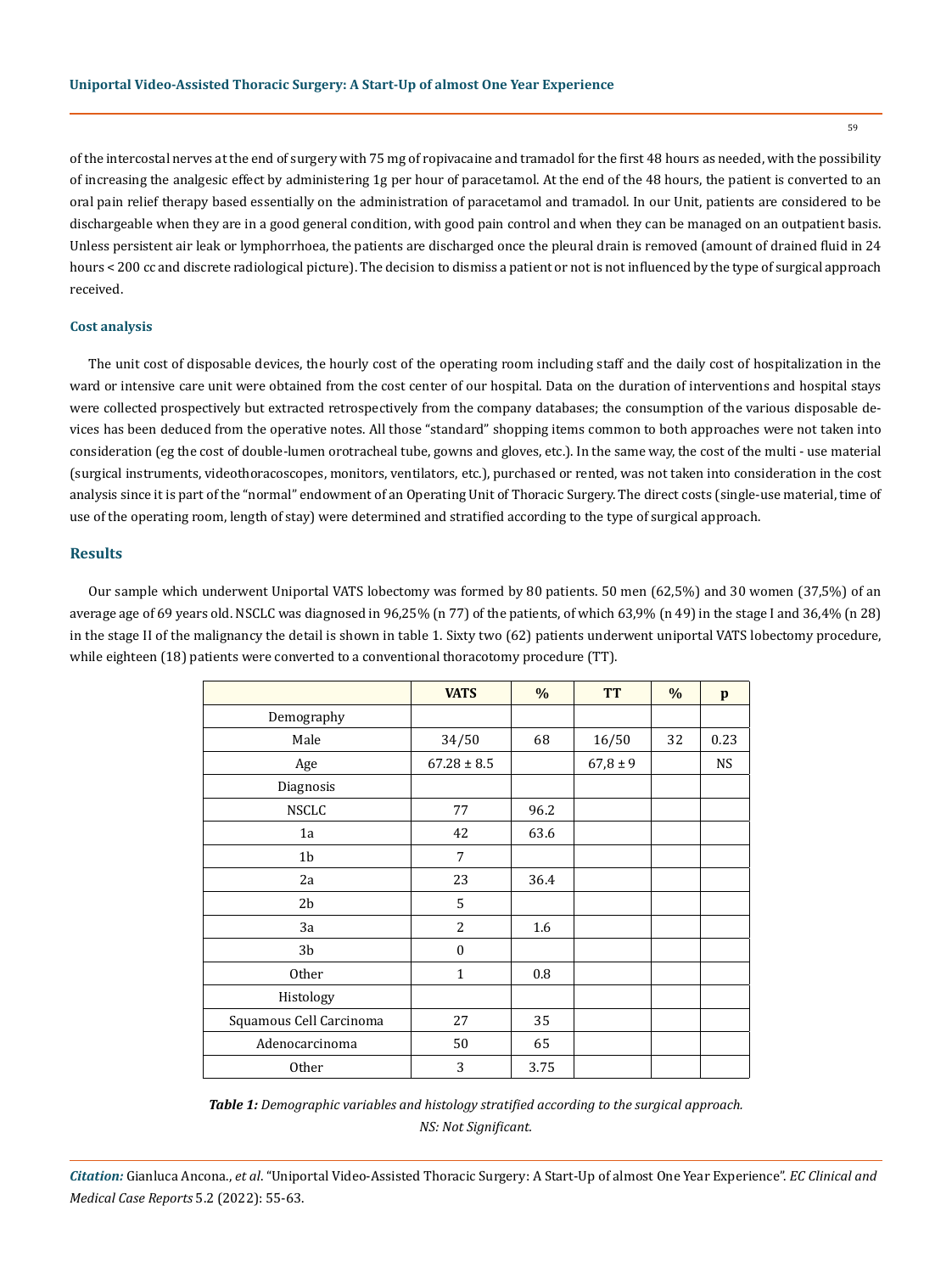In the majority of the cases right superior lobectomies were performed (32,5%, n = 25), mainly in the VATS sample group, even though this was not proved to be statistically relevant (40,3% vs 33,3%). The average duration of the VATS lobectomy procedure was shown to be 128 +- 31 minutes (range 45' - 220', median 190'), on the other hand lobectomies which were performed using a thoracotomy procedure showed to have an average duration of 163 +- 32 minutes (range 95' - 230', median 170'). The difference between the two proved to be statistically relevant ( $p < 0.001$ ). We didn't face in our sample perioperative mortality cases or cases of readmission within 30 days from the operation. The rate of postoperative complication in the time window of 30 days appeared to be  $39,5\%$  (n = 49) with 15 cases belonging to the VATS and 34 cases belonging to the open sample group (24,1% vs 54,8%9, p = 0,05). The detail is shown in table 2. Air leak was more frequent in the VATS group  $(16,1\% \text{ vs } 14,5\% \text{ p = NS})$ , but the result was not statistically relevant.

|                             | <b>VATS</b> | % VATS   | <b>Open</b>   | % Open       | <b>Total</b>   | % Total |
|-----------------------------|-------------|----------|---------------|--------------|----------------|---------|
| <b>Complicated Patients</b> | 15          | 24.1     | 30            | 48.3         | 45             | 36.2    |
| Air Leak                    | 10          | 16.1     | 9             | 14.5         | 19             | 15.3    |
| Chylothorax                 |             | 1.6      | 0             | $\mathbf{0}$ | 1              | 0.8     |
| Atrial Arrhythmia           |             | 1.6      | 3             | 4.8          | $\overline{4}$ | 3.2     |
| Bleeding                    | 0           | $\theta$ | 4             | 6.4          | $\overline{4}$ | 3.2     |
| Respiratory Failure         | 2           | 3.2      | 12            | 19.3         | 14             | 11.2    |
| Wound Infection             |             | 1.6      | $\mathcal{P}$ | 3.2          | 3              | 2.4     |

*Table 2: Details of complications stratified according to the surgical approach.*

There was a significant difference in the average hospitalization between the open group and the VATS group, the latter being lower (Table 3).

|                 | <b>VATS</b>      | <b>Open</b>      |              |
|-----------------|------------------|------------------|--------------|
| Times           |                  |                  |              |
| Operative Time  | $119.2 \pm 25.3$ | $146.7 \pm 37.5$ | ${}< 0.0001$ |
| Hospitalization | $4,29 \pm 2,6$   | $6.6 \pm 1.9$    | 0.0004       |

*Table 3: Summary of times stratified according to the surgical approach.*

In our case series, the operating room cost was significantly higher in VATS lobectomies than in open lobectomies (2030.31  $\pm$  819.6  $\in$ vs. 1589.68 ± 958.2 €, p = 0.003) as well as the cost of staplers recharges (1164.80 ± 338.0 € vs. 854.13 ± 395.04 €, p = 0.003) and fixed costs (which include standard suture kits by type of surgery and, in the case of VATS, the costs of disposables except staplers and recharges: € 181.70 vs. € 101.60, p < 0.001); all these factors resulted in a significantly higher total cost of the endoscopic surgical procedure in statistical sense (3961.32 ± 717.40 € vs. 2901.83,03 ± 513,215 €, p < 0.001).

Substantial statistical differences between groups have been highlighted, however, as regards hospitalization and related costs (4,199  $\pm$  1557,2  $\epsilon$  vs. 6,544,07  $\pm$  2544,5  $\epsilon$  with p = 0,002) this figure is also reflected in the cost total admission (identified by the sum between the cost of the intervention and the hospitalization) which is superimposable, from a statistical point of view, between the two groups.

|                             | <b>VATS</b>              | <b>Open</b>               | P            |
|-----------------------------|--------------------------|---------------------------|--------------|
| Costs                       |                          |                           |              |
| <b>Operating Room</b>       | $2030.31 \pm 819.6 \in$  | 1589,68 ± 958,2€          | 0.003        |
| <b>Specialist Materials</b> | $1749.31 \pm 266.59 \in$ | $1210,55 \pm 210,44 \in$  | 0.08         |
| Common Use Materials        | $181,70 \pm 0,0$ €       | $101,60 \pm 0.06$         | ${}_{0.001}$ |
| Other Hospitalization Costs | $4.199 \pm 1557,2€$      | $6.544.07 \pm 2544.5 \in$ | 0.002        |
| Total                       | $6.229 \pm 2398.67 \in$  | $8.133 \pm 2461,576$      | 0.001        |

*Table 4: Summary of the costs stratified according to the surgical approach.*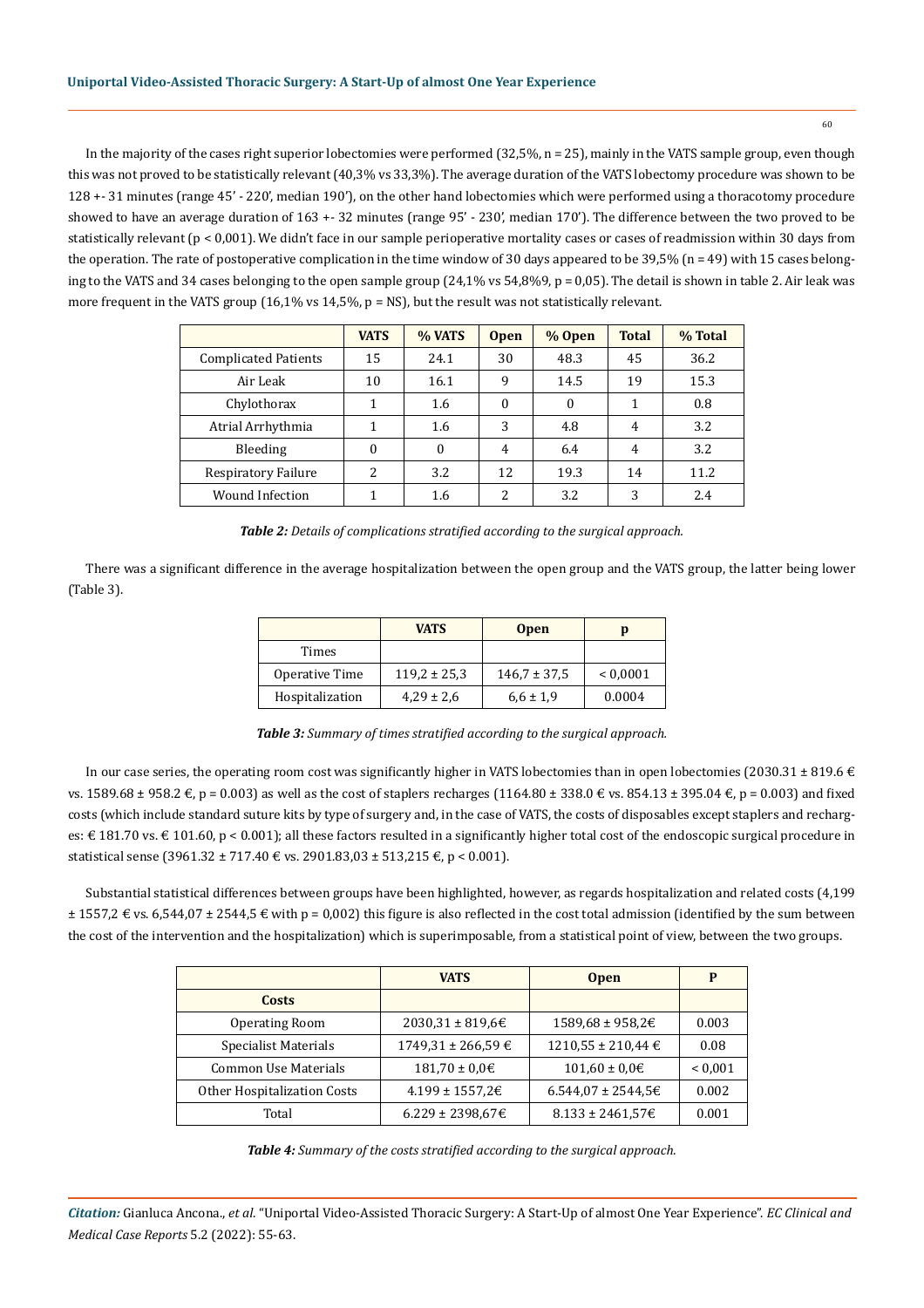#### **Discussion**

Simultaneously with the growth and the diffusion of the several video-assisted lobectomy techniques, also some scientific studies were published with the aim of evaluating this type of therapeutic approach to cure lung tumor, both from the point of view of the efficacy and the point of view of its economical impact. As a matter of fact, even though this method's advantages have been already shown and well accepted, the procedure's cost has been taken into account as an obstacle to the growth of the thoracoscopic technique [11,12]. In an article which was presented by Gossot [12], the total price of the VATS was shown to be higher (2861 ± 458€ vs. 2260 ± 398€, p > 0,001) with a small although relevant difference, unlike Casali and Walker ((2533 ± 230€ vs. 1280 ± 54€)) which in their case studies reported a greater difference. From the analysis of our cases it emerged that VATS as a relevantly higher cost compared to the open lobectomy procedure, in terms of all that concerns the surgical intervention ((3961,32 ± 717,40€ vs. 2901,83,03 ± 513,215€, p < 0,001).

The factors taken into account for determining this difference are the cost of the operating room, the staplers' recharged and the fixed costs of the two approaches. The cost of the operating room is determined mainly by the surgery's duration. In our case study, the surgery's duration in the TT group was longer of an average of 31' (p = 0,0001); Gossot [12] reports for his entirely endoscopic technique a time difference of 77 minutes, with much greater averages compared to the other authors. The recharges' cost is obviously determined by their usage, sensibly higher in endoscopic procedures  $(6,76 \pm 1,96)$ , median 7 Vs.  $4,93 \pm 2,31$ , median 5). Fixed costs, which as we said are constituted by the disposable material (for ex. Sutures, metallic clips, sterile sleeve for the camera etc.) which is routinely used during the performance of the two approaches, result higher in VATS, with an average difference of 80 $\epsilon$ , indeed, the money which can be saved in terms of sutures in the mini-invasive technique is promptly counterbalanced from the cost of the other materials needed for this approach, especially from the endobag. Even though this might seem economically unconvenient, the usage of these plastic bags is necessary for the removal of anatomical pieces in order to lower the risk of malignant cells' implants in the surgical accesses [13,14] and also necessary, on our opinion, to be able to guarantee an oncologically right surgery. Regarding the hospital stay, as said before, we highlighted significant variations between the two groups, patients who undergo VATS usually have an hospital stay of two days less; this mirrors a better trend of the thoracoscopic procedures, hence the necessity to institute a standardized "fast-tracking" process for the patients who undergo mini-invasive procedures. This data is in line with the data reported by Nakajima, Cho and Gossot [12-15] which have wider case studies and a consolidated experience of VATS lobectomy. They declare a shorter hospital stay for those who undergo VATS lobectomy, their cases results to be slightly inferior in an absolute value to the one observed in our patients; the hospital stay related to the open group results to be in line with the one mentioned in the other studies: this could suggest us that with the progressive increase of our experience on the field of mini-invasive surgery, we could reduce sensitively the hospital stay and therefore the costs.

In conclusion, comparing the average of the total costs for the two methods a break of 1280  $\epsilon$  is observed. Additionally decreasing the duration of the hospital stay in those patients who undergo mini-invasive surgery we could reach a total cost which is remarkably inferior to VATS. Yet to achieve this result it is necessary to proceed to a revision on the way we approach our patients who submit to mini-invasive surgeries, analyzing deeply the algorithms for therapy management and drainages and aiming at a faster post-operative mobilization. A valuable help in the resolution of this issue could come from the replacement of the most traditional draining systems with the latest ones already in use in our Unit, equipped with a digital display which provides real time objective data which allows to easily monitor the therapeutic progression, making it 'smarter' (for ex. Thopaz - Medela©). In our case study the surgery conversions have determined an increase in the costs related to the surgery and the ones related to the hospital stay, as mentioned in other works [10].

Prolonged air leak appeared to be a complication having a ruinous impact on the economic variable, defined in our study of a duration >7 days; patients with air leak, regardless of the type of surgery they received, cost as an average around  $3000 \text{ } \epsilon$  more than the patients without complications, mainly because of a 4-5 days longer hospital stay. Concerning VATS, we observed an higher cost for left superior lobectomies (2484,674€) and right inferior lobectomies (2297,09€) compared to the other lobectomies (average 1967,45€) as a result of a longer duration of the surgery and the use of an higher number of staplers  $(p < 0.0001)$ . In fact they are considered to be the most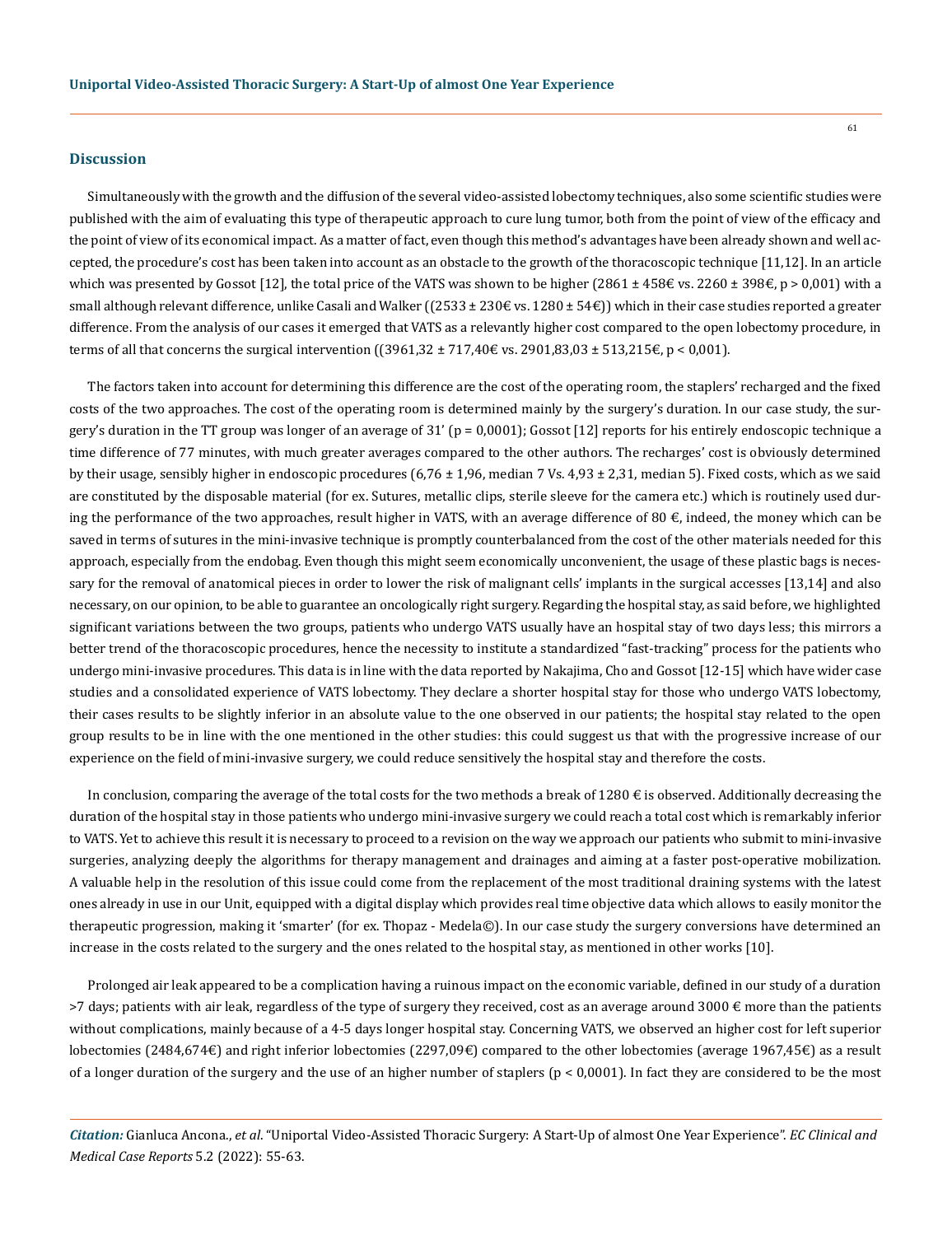#### **Uniportal Video-Assisted Thoracic Surgery: A Start-Up of almost One Year Experience**

complex lobectomies to be performed with thoracoscopy; the left superior ones because of the great anatomical variations of the arterial trunk, the right inferior because of the position of the A6 branch (superior segmentary) which often needs to be isolated and clamped separately and because of the difficulties to be faced with the completion of the posterior scissure as well.

This data contrasts with what is mentioned by other authors, which find the right superior lobectomy to be the most expensive surgery to be performed with VATS [6-12,15].

This study acknowledges the existence of some limitations: first of all the limited statistical sample owing to the fact that we are currently at an initial stage of our experience with VATS (19 months).

As other studies on VATS lobectomy, this is not a randomized study, because of obvious ethical reasons: the perspectives for the actualization of randomized trails are scarce because patients are reluctant to the idea of engaging in a study which could randomly assign them to be candidates for a more invasive technique.

Along with this we can also assume that being VATS a technique that remarkably reduces post-operative pain granting a better quality of life, patients are more prone to a fast recovery in order to go back to their everyday activities, as well as their job, additionally amortizing as a matter of fact the costs of this method. In the current epidemiological panorama this data appears to be noteworthy because lung tumor is diagnosed earlier and earlier, meaning a younger population that has to undergo lung lobectomy.

## **Conclusion**

VATS lobectomy represents a valid alternative to the open procedure. It ensures an inferior rate of complications and mortality compared to thoracotomy, it assures advantages for the patients in terms of less pain, better quality of life and a better esthetic outcome. Even though the former procedure is usually burdened by a high-cost due to the material which is needed for its performance, in several studies this aspect is seen to be counterbalanced by a shorter hospital stay. Even though our analysis relies on few data, results are encouraging and it could represent a pilot study to start from to be able to plan the future direction of our learning curve.

## **Funding Support**

Not applicable.

## **Availability of Data and Materials**

Dataset and materials are available to readers and editor.

## **Authors' Contributions**

Conception and design of the work, data analysis and interpretation, drafting the article, critical revision of the article, final approval of the version to be published. All authors read and approved the final manuscript.

#### **Competing of Interests**

The authors declare that they have no competing interests.

## **Consent for Publication**

The corresponding author accepts responsibility for releasing this material on behalf of any and all Co-authors.

*Citation:* Gianluca Ancona., *et al*. "Uniportal Video-Assisted Thoracic Surgery: A Start-Up of almost One Year Experience". *EC Clinical and Medical Case Reports* 5.2 (2022): 55-63.